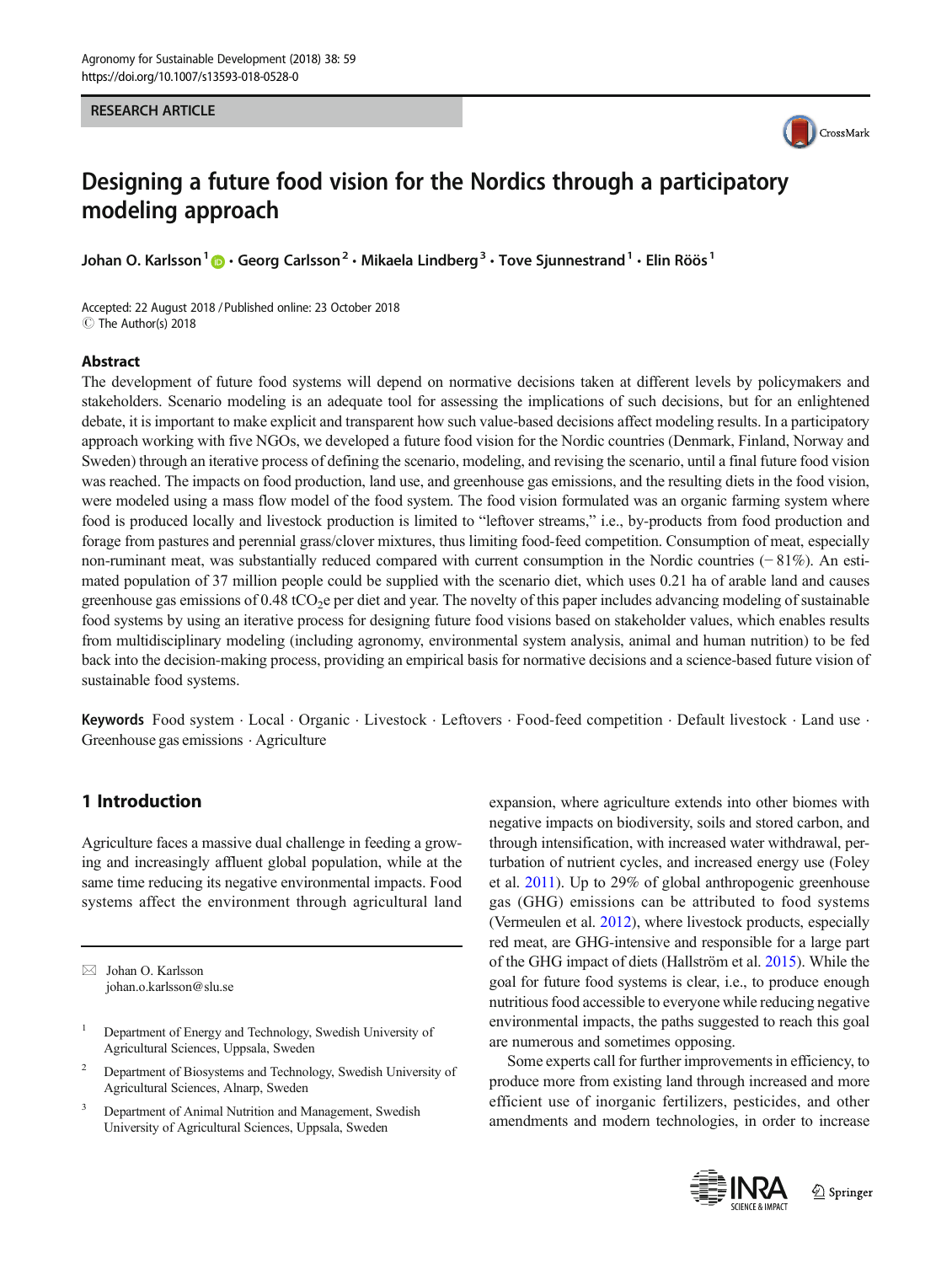the per-hectare yields. This strategy is often called "sustainable intensification" (e.g., Burney et al. [2010\)](#page-9-0). However, as the historical focus on higher productivity has come at a cost to the environment (Foley et al. [2011](#page-9-0)), and has not been able to end global food insecurity, others see high-input modern farming itself as the problem. They call instead for reduced external inputs, improved nutrient cycling, and a greater dependence on local resources, as in organic farming (Reganold and Wachter [2016](#page-9-0)). This approach has been criticized in turn for not providing an answer as to how the world's population can be fed without causing further expansion of agricultural land, as yield per area in low-input organic farming is usually lower (Connor [2008](#page-9-0)).

It is also becoming increasingly clear that a dietary change away from diets high in animal products towards more plantbased foods and reductions in food waste are needed to reach, e.g., climate targets (Bajželj et al. [2014\)](#page-9-0). In addition, reallocation of crops from animal feed to direct human food production could substantially increase food supply worldwide, as one third of global cereal production is currently used to feed animals (Mottet et al. [2017\)](#page-9-0).

A range of different approaches will arguably be needed to transform the current food system into one that sustainably produces enough food for everyone. However, the future is uncertain, food systems are highly complex, and optimal solutions are highly context-specific. The composition of future human diets and the environmental and social impacts they cause will depend on the type of approach invested in, which in turn will depend on general visions of "good," faith in technology, and beliefs about what can be changed (Garnett [2014;](#page-9-0) Smith [2013\)](#page-9-0). Modeling of future food systems can increase knowledge of possible implications of different choices in the evaluation of more sustainable food systems. The process of designing such futures to model is inevitably associated with unavoidable normative decisions at different levels that have to be taken in a democratic and transparent process by key stakeholders rather than researchers. It is crucial that such stakeholder decisions are taken in an unprejudiced way, based on the best empirical evidence available (Muller et al. [2017\)](#page-9-0). Participatory research, where knowledge is co-created through collaboration between researchers and non-academic stakeholders, markets, and government institutions, has been proposed as a fruitful endeavor in research on complex sustainability transition problems (Mauser et al. [2013](#page-9-0); Volkery et al. [2008](#page-9-0)). Direct involvement of stakeholders and inclusion of goals, norms, and visions will be needed to create deeper legitimacy, ownership, and accountability regarding the problem and proposed solutions.

In the present study, we worked with a group of nongovernment organizations (NGOs) in a participatory scenario development process to jointly define a future food vision for the Nordic countries (Denmark, Finland, Norway, and Sweden), based on the values and views of these NGOs.

<sup>2</sup> Springer



The aim of this paper is to describe this process and the modeled results in terms of food production (including nutritional aspects), land use (i.e., how many people can be provided with a complete diet from the Nordic land base), and the climate impact of this future food vision. In the following sections of this paper, we illustrate and discuss how normative decisions and assumptions made during scenario development influenced the results of the modeling.

# 2 Materials and method

## 2.1 The Nordic food system

The Nordic countries are part of a highly globalized food system with resource-intense consumption patterns, e.g., meat consumption in the Nordic countries is around double the global average. Due to the large Danish pork industry, the region is also a net exporter of meat. Within the region, Denmark is the only country with net export of agricultural commodities, while the other countries are net food importers (FAO [2017](#page-9-0)). A relatively small proportion of the total land area (3–8%) is used for agricultural production in all countries except Denmark ( $\sim$  50%). Specialist dairy farming (Fig. [1\)](#page-2-0) is the most economically important farm enterprise in Finland, Norway, and Sweden, while specialist pig production is the most prominent enterprise in economic terms in Denmark. Due to the harsh weather and topography in Norway, specialist sheep farms are also common, utilizing remote pastures in hilly areas. All the Nordic countries have experienced an increase in average farm size in recent decades due to smallholders ceasing operations and merging into larger farms (Eurostat [2016](#page-9-0)). However, smallholders are still relatively important in Norway. At the national level in all countries, only 2–3% of the total workforce is employed in agriculture. The emissions of methane and nitrous oxide from agriculture constitute a considerable part of total national greenhouse gas emissions; 8, 9, 13, and 19% in Norway, Finland, Sweden, and Denmark, respectively. Ammonia emissions, mainly from livestock manure, account for approximately 90% of total ammonia emissions in the Nordic countries (Antman et al. [2015\)](#page-9-0). The Baltic Sea, which Sweden, Finland, and Denmark border, is heavily affected by eutrophication due to nutrient pollutants lost from agriculture.

## 2.2 Stakeholder engagement process

Based on the methodologies presented by Volkery et al. [\(2008\)](#page-9-0) and Mauser et al. ([2013](#page-9-0)), an iterative stakeholder integration process was employed to design and model the future food vision for the Nordic countries. The process followed the three principal steps suggested by Mauser et al.  $(2013)$  $(2013)$  to define normative decisions describing the food vision and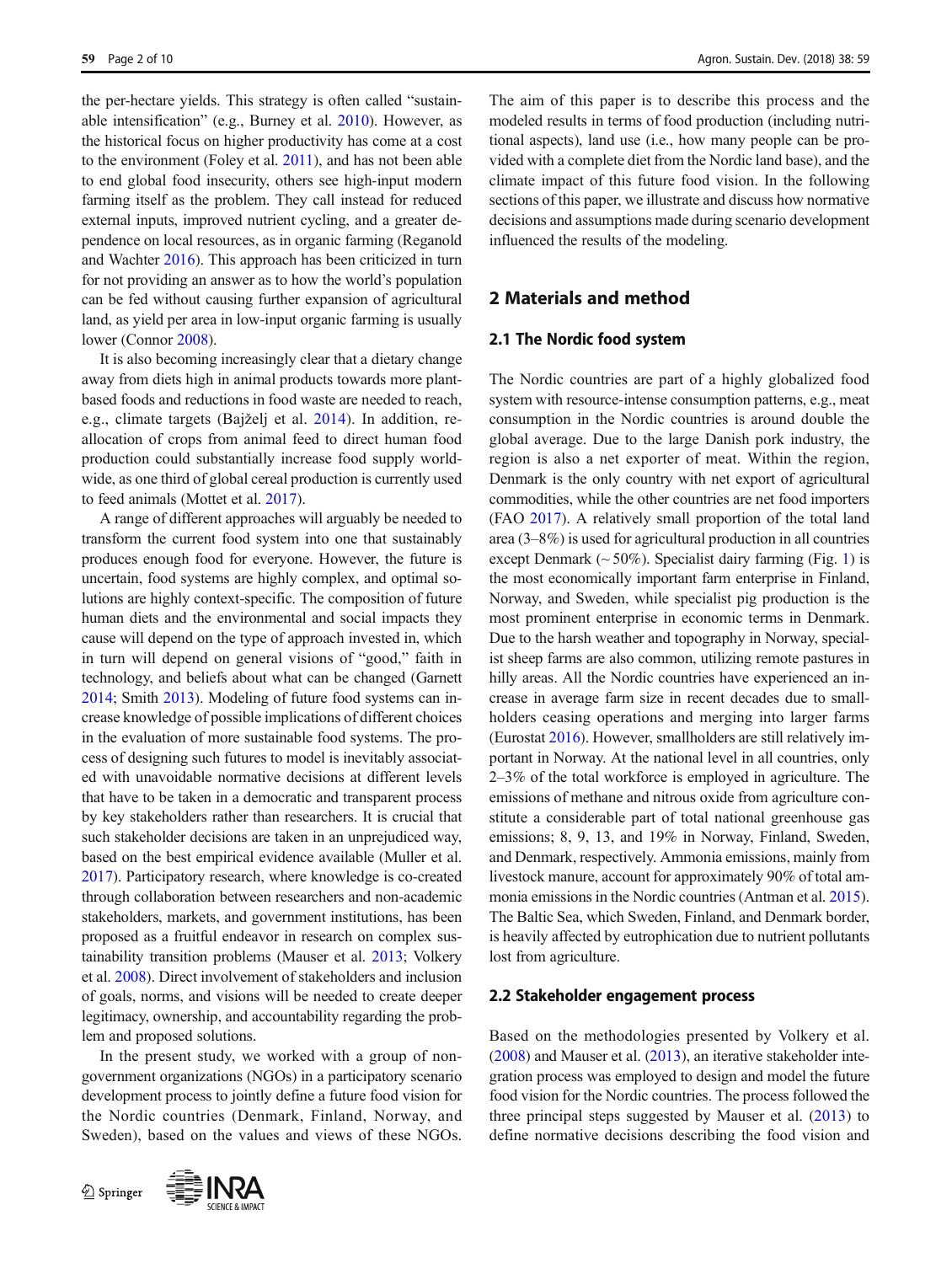<span id="page-2-0"></span>Fig. 1 Dairy calves grazing in the central Swedish lowlands with extensive cultivation of grass leys in the background which is typical for many parts of the Nordic region. Photo: Jannie Hagman, SLU



translate these decisions into quantitative model inputs. The NGOs provided the creative input when defining normative decisions, while the researchers were responsible for translating the normative decisions into quantitative model inputs and running the model. The process was iterated until a compelling and reasonable set of decisions and model outputs was obtained.

The group of NGOs participating in the study was a rather homogeneous group consisting of five environmental and small-scale farmers' organizations: Miljøbevægelsen NOAH (Denmark), Frie Bønder - Levende Land (Denmark), Uusimaa Region of Finnish Association for Nature Conservation (Finland), Norsk Bonde-og Småbrukarlag (Norway), and The Air Pollution and Climate Secretariat (Sweden) (hereafter "the NGOs"). They had previously worked together on food system sustainability (see Antman et al. [2015\)](#page-9-0) and had already started to define common interpretations of problems and potential solutions in the area. With this said, each NGO entered into the process with different agendas and local knowledge.

The first step in the process involved initial communications between the researchers and the NGOs in which the overall aim, framing, and initial pre-conditions for the work were decided (see Sect. 2.3). This was followed by collaborative data acquisition and method development (see Sect. [2.4](#page-4-0)). Collection of data was facilitated by the NGOs' networks in their home countries. In late October 2016, a first workshop involving the researchers and representatives of the NGOs was held in Oslo, where the researchers presented the methodological approach and preliminary model results. Questions regarding what a future sustainable food system should comprise were discussed and key normative decisions were determined (see Sect. 2.3). During this workshop, each NGO provided insights into the political discourse in their respective home country, information which was used to frame the work in a way that was relevant for each of the participating NGOs. Furthermore, the NGOs provided local knowledge on agricultural practices and particularities in their respective home country.

The first workshop was followed by continued method development and modeling work where the decisions made were fed back into the model. This resulted in a draft project report containing the methodology and results.

In early 2017, the NGOs organized four workshops, one in each of the case countries, and invited participants from a broad spectrum of stakeholders, including representatives from farmers' unions, producers, retailers, government agencies, and environmental organizations. The participants had the opportunity to read the draft project report beforehand. During the workshops, they were given a presentation on the main results, which they were asked to discuss and respond to. After the workshops, the researchers and NGOs reviewed the outcomes and lessons learnt, which were fed back into the process of framing the work. Some methodological issues identified during the workshops were also discussed and resolved.

A final step in the participatory process is co-dissemination of results, where findings are openly discussed among participants and other stakeholder groups, and results are published through channels relevant for all participating parties (Mauser et al. [2013\)](#page-9-0). This was done through a co-authored report published by the Nordic Council of Ministers in late 2017 (Karlsson et al. [2017](#page-9-0)), and the findings were also discussed at the COP 23 meeting in Bonn in November 2017. At the time of writing, a series of debate articles in the different countries has been authored by the NGOs and submitted to relevant newspapers and a final workshop is planned.

## 2.3 Normative choices in developing the future food vision

This section provides some details on the background to the normative decisions made and the discussions leading to



2 Springer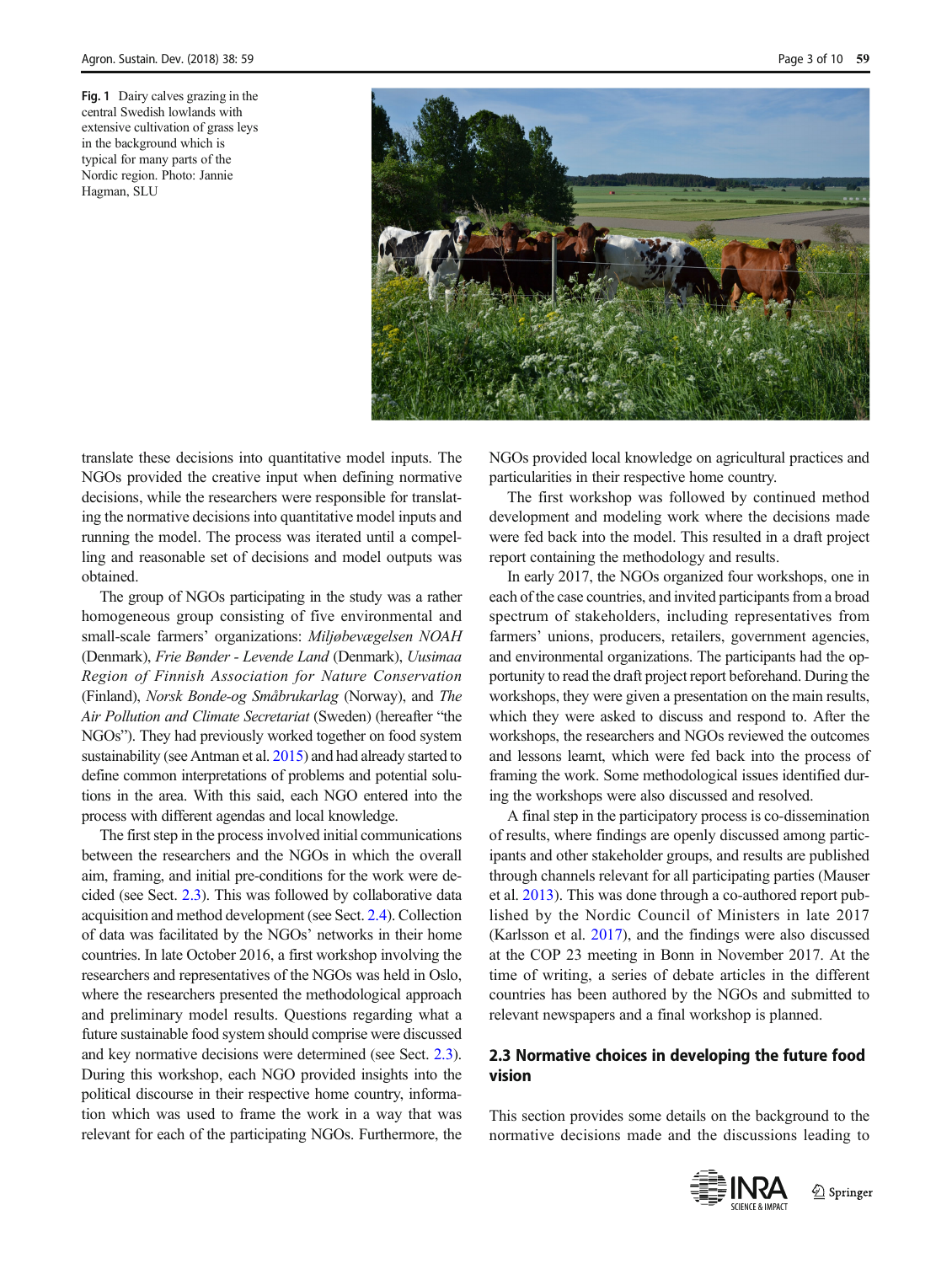these. The aim is to give an understanding of the ideological views and opinions behind the decisions which shaped the results and conclusions of this modeling study. Key normative decisions and their implications on the modeled scenario are summarized in Fig. 2 and further details can be found in Karlsson et al. ([2017](#page-9-0)).

Early in the process, it was decided that the food vision should depict a future where food is produced mainly through agriculture and not in highly technical landless systems (Muller et al. [2017\)](#page-9-0). Furthermore, one key concept used by the NGOs was that of agroecology (Wezel et al. [2009](#page-9-0)). One important aspect of agroecology as interpreted by the NGOs

|                                                  | Normative decisions                                                                                                                                                                                                                                        | Implications for the scenario                                                                                                                                                                                                                                                                                                                                                                                                                                                                                                                                                                                                                                                                                                     |  |
|--------------------------------------------------|------------------------------------------------------------------------------------------------------------------------------------------------------------------------------------------------------------------------------------------------------------|-----------------------------------------------------------------------------------------------------------------------------------------------------------------------------------------------------------------------------------------------------------------------------------------------------------------------------------------------------------------------------------------------------------------------------------------------------------------------------------------------------------------------------------------------------------------------------------------------------------------------------------------------------------------------------------------------------------------------------------|--|
| Food consumption oriented<br>Production oriented | Future diets should be based on the type<br>of food currently consumed and seek to<br>fulfil Nordic nutrient recommendations.                                                                                                                              | - A sample diet resembling current consumption was used as a<br>'baseline' diet from which the scenario diets were produced.<br>- No novel foods (insects, synthetic meat, algae etc.) were<br>included.                                                                                                                                                                                                                                                                                                                                                                                                                                                                                                                          |  |
|                                                  | Food waste should be reduced compared<br>to current levels.                                                                                                                                                                                                | - Avoidable food waste in the retail and consumer stage of the<br>food chain was assumed to be halved compared to current levels.<br>- Arable land was allocated to grow most plant based food<br>needed for nutritionally adequate diets for as many as possible.<br>- A global 'fair share' of wild caught fish was included in the<br>diets.<br>- The amount of vegetables cultivated in greenhouses was<br>reduced by half compared with the 'baseline' diet and replaced<br>with shelf stable vegetables and roots able to grow on open<br>fields.<br>- Tropical fruits, tea, coffee and cocoa was assumed to be<br>imported and included in the diets.<br>- At least one-third of arable land in rotation was allocated for |  |
|                                                  | Future diets should facilitate equitable<br>consumption based on local resources.                                                                                                                                                                          |                                                                                                                                                                                                                                                                                                                                                                                                                                                                                                                                                                                                                                                                                                                                   |  |
|                                                  | Food should be produced locally, but<br>food not possible* to produce locally<br>should be imported.                                                                                                                                                       |                                                                                                                                                                                                                                                                                                                                                                                                                                                                                                                                                                                                                                                                                                                                   |  |
|                                                  | The food should be produced in an<br>organic farming system acknowledging                                                                                                                                                                                  |                                                                                                                                                                                                                                                                                                                                                                                                                                                                                                                                                                                                                                                                                                                                   |  |
|                                                  | agroecological principles.                                                                                                                                                                                                                                 | grass legume leys to facilitate biological nitrogen fixation.                                                                                                                                                                                                                                                                                                                                                                                                                                                                                                                                                                                                                                                                     |  |
|                                                  | More durable breeds of grazing animals<br>should be used to be able to graze in<br>rough terrain.                                                                                                                                                          | - Rapeseed and legume cultivation was limited to 17% and 10%<br>of arable land. If needed, additional ley was included in order not<br>to exceed these limitations.<br>- Current yield levels were factored with literature values for the<br>yield gap between organic and conventional farming.<br>- Livestock production parameters were chosen to represent<br>organic practices with respect to time spent on pastures, growth<br>rates, feed, etc.<br>- A relatively low milk yield of 6,000 kg milk per year from dairy<br>cows was assumed.                                                                                                                                                                               |  |
|                                                  | Some land currently used for annual<br>cropping is unsuited for this and should<br>be left for nature conservation.                                                                                                                                        |                                                                                                                                                                                                                                                                                                                                                                                                                                                                                                                                                                                                                                                                                                                                   |  |
| ce use oriented<br>Resour                        | Semi-natural pastures should be grazed<br>by livestock to promote biodiversity and                                                                                                                                                                         |                                                                                                                                                                                                                                                                                                                                                                                                                                                                                                                                                                                                                                                                                                                                   |  |
|                                                  | preserve the cultural landscape.                                                                                                                                                                                                                           | - Drained and cultivated peatlands were excluded from the<br>available arable area.                                                                                                                                                                                                                                                                                                                                                                                                                                                                                                                                                                                                                                               |  |
|                                                  | Arable land should primarily be used to<br>grow food for humans, not livestock<br>feed or bioenergy crops.                                                                                                                                                 | - In Denmark 15% of the arable area was excluded.                                                                                                                                                                                                                                                                                                                                                                                                                                                                                                                                                                                                                                                                                 |  |
|                                                  |                                                                                                                                                                                                                                                            | - Ruminants (dairy cattle and sheep) were included in numbers<br>needed to graze all semi-natural pastures.                                                                                                                                                                                                                                                                                                                                                                                                                                                                                                                                                                                                                       |  |
|                                                  | By-products from food production<br>should be used to feed livestock.                                                                                                                                                                                      | - Arable land was allocated to grow most plant-based food<br>needed for nutritionally adequate diets.                                                                                                                                                                                                                                                                                                                                                                                                                                                                                                                                                                                                                             |  |
|                                                  | Agriculture should be self-sufficient in<br>renewable energy, but should not<br>provide energy for other parts of society.                                                                                                                                 | - Available by-products** are fed to livestock and aquaculture<br>producing meat, eggs, dairy products and fish.                                                                                                                                                                                                                                                                                                                                                                                                                                                                                                                                                                                                                  |  |
|                                                  |                                                                                                                                                                                                                                                            | - Manure, food and slaughter house waste were used as substrate<br>in a biogas reactor to produce heat, electricity and, through                                                                                                                                                                                                                                                                                                                                                                                                                                                                                                                                                                                                  |  |
|                                                  | * Products traditionally grown on arable land<br>and in greenhouses in the Nordic countries<br>were considered possible to produce locally.<br>** By-products were defined as leftovers from<br>food production unfit or unwanted for human<br>consumption | upgrading, fuel for agricultural machinery. Some excess straw<br>was also burned to heat houses and greenhouses.<br>- The digestate and straw ash were applied to the arable land as<br>fertilizers.<br>- If needed ley was harvested and used as substrate in the biogas<br>reactor.                                                                                                                                                                                                                                                                                                                                                                                                                                             |  |

Fig. 2 The main normative decisions resulting from an iterative stakeholder process and how these decisions were implemented in the modeling. The normative decisions are grouped according to which area of the food system they concern, although many span multiple food system areas

<sup>2</sup> Springer



consumption.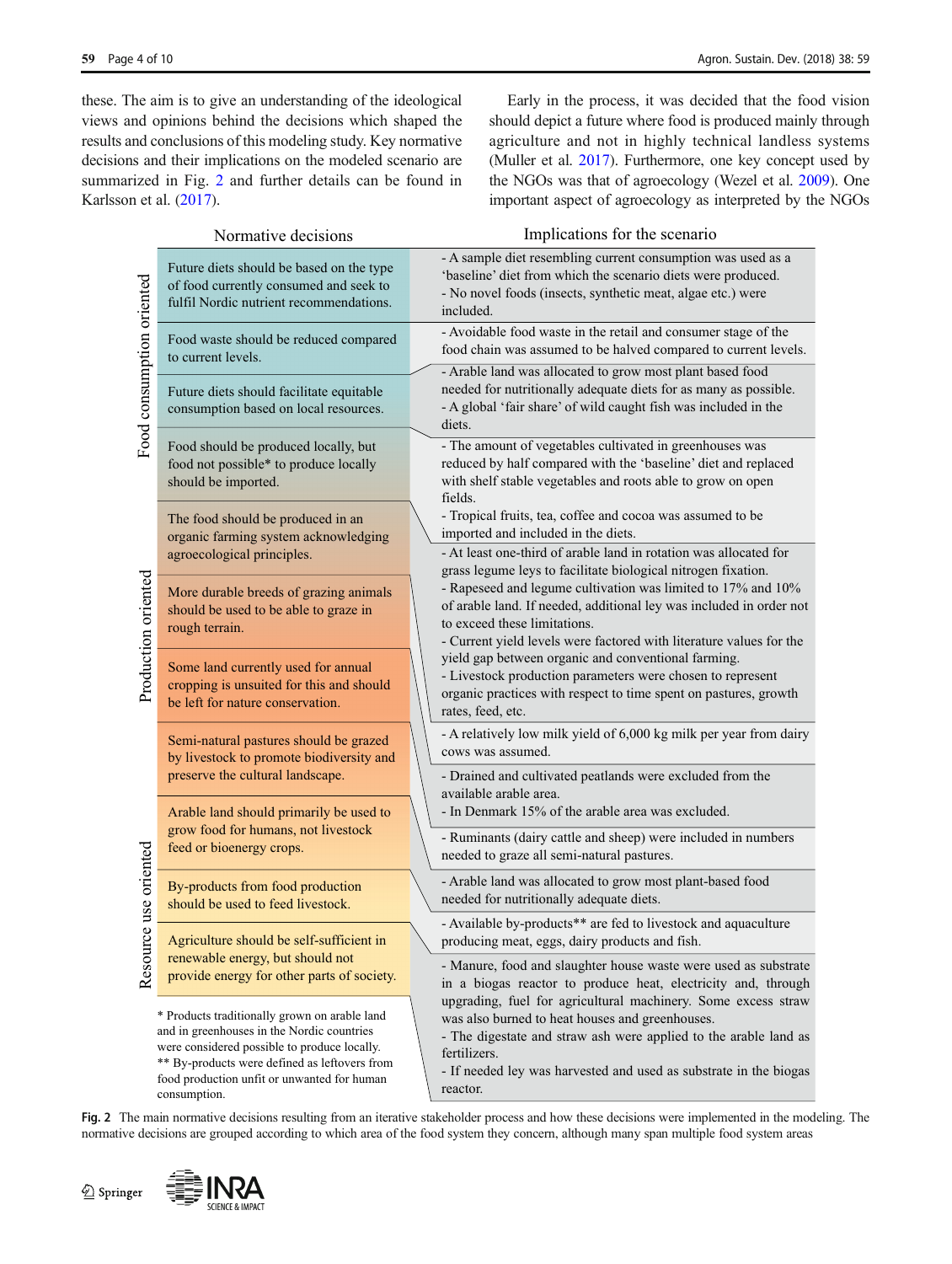<span id="page-4-0"></span>was to attempt to re-establish the link between available local resources, food production, and diets consumed. From this, it emerged that food systems need to be re-localized and the reliance on food imports reduced. However, limited imports of tropical fruits, tea, coffee, and chocolate were included in the scenario, as these cannot be produced in the region. Livestock, especially grazing livestock, were considered a vital component in re-localizing the food system, through their ability to utilize local pasture resources, and also by-products from food processing, to produce food. Livestock production should hence not be reliant upon imported feed or compete with local plant-based food production, but instead rely on "leftover streams," i.e., biomass not consumed by humans, a concept referred to as "default livestock" (Van Zanten et al. [2018](#page-9-0)). The leftover streams available as livestock feed in this study were

- 1. Semi-natural pastures and Norwegian outfield areas (i.e., forest and mountainous pastures, not counted as agricultural land), where grazing can promote biodiversity and annual cropping is unfeasible
- 2. Perennial grass or grass/clover mixtures (referred to as ley) grown in crop rotations to facilitate biological nitrogen fixation and control of weeds
- 3. By-products from food processing unfit or unwanted for human consumption

In Norway, pasture resources outside the areas defined as agricultural land (outfield areas) were considered a resource base for grazing livestock. Outfield areas are currently an important part of Norway's animal husbandry and were considered by the NGOs to be a vital domestic resource that should be utilized for food production.

Together, these leftover streams represented the base upon which livestock production was performed in the future food vision. This limited meat, milk, and egg production to regionally available resources that were not in competition with plant-based food production. However, to enable a large utilization rate of pasture resources and by-products, this normative choice necessitated animal production systems with low productivity compared with current levels.

Another aspect of agroecology suggested for inclusion in the future vision by the NGOs was use of organic farming practices, such as exclusion of synthetic fertilizers and pesticides. This decision led to modeled crop rotations with a large share of grass-legume leys to supply biological nitrogen fixation and to limit pests and weeds, limitations on some crops prone to disease if grown too frequently and also reduced per hectare crop yield (for most crops) compared with current conventional farming practices.

To promote biodiversity in agricultural landscapes, the NGOs decided to set aside 15% of arable land in Denmark for nature conservation. In the other countries, agriculture is a minor land user, which is why this was only applied to the

Danish case. The NGOs also decided that semi-natural pastures should be grazed by livestock to prevent them from reverting to natural vegetation, an outcome which would lead to loss of many endangered species that are dependent upon semi-natural pastures.

It was decided that the diets should be based on the type of food currently consumed in the region and seek to fulfill Nordic nutrition recommendations (Nordic Council of Ministers [2014\)](#page-9-0). Therefore, a sample diet produced by the Swedish National Food Agency (Enghardt-Barbieri and Lindvall [2003](#page-9-0)) was used as a "baseline" diet from which the scenario diets were developed. This baseline diet was based on current Swedish consumption patterns but adjusted to conform to nutrient recommendations. Reduced consumption of animal products compared with the baseline diet was replaced with plant-based counterparts (i.e., cereals, grain legumes, and vegetable oil) to provide the same amount of energy and to meet fat and protein requirements according to the Nordic nutrition recommendations. Dietary carbohydrate content and intake of 20 vitamins and minerals were also assessed and compared to recommendations.

The current levels of food waste were considered unsustainable, and it was agreed that future scenarios for food production should include reduced food waste. Avoidable food waste at the retail and consumer stage of the food chain was therefore assumed to be halved compared with current levels of waste, which is also in line with the United Nations Sustainable Development Goal 12, Target 12.3.

Regarding the energy system, it was decided that the vision should depict fossil-free agriculture. This was enabled through the use of non-food biomass (i.e., wastes, manure, straw, and grass legume leys) for bioenergy production. There was some skepticism among the NGOs about the use of agricultural biomass for bioenergy production and some had previously campaigned actively against the use of arable land for energy production, due to its competition with food production. However, they agreed that limited bioenergy production to cater for energy needs within the agricultural sector was acceptable.

In light of a changing climate and uncertainties in future agricultural productivity in many parts of the world, it was agreed that, instead of restricting food production to the need of the local population, the focus should be on the maximum food production potential based on local resources, in order to feed as many as possible.

#### 2.4 Modeling the future food vision

An adapted and extended version of the bottom-up agricultural mass flow model from Röös et al. ([2016](#page-9-0)) was used to model the impacts of the future food vision on (1) food production including nutrient content in resulting diets, (2) land use, and (3) GHG emissions. Modeling was performed separately for each country. The model tracks mass flows between four main

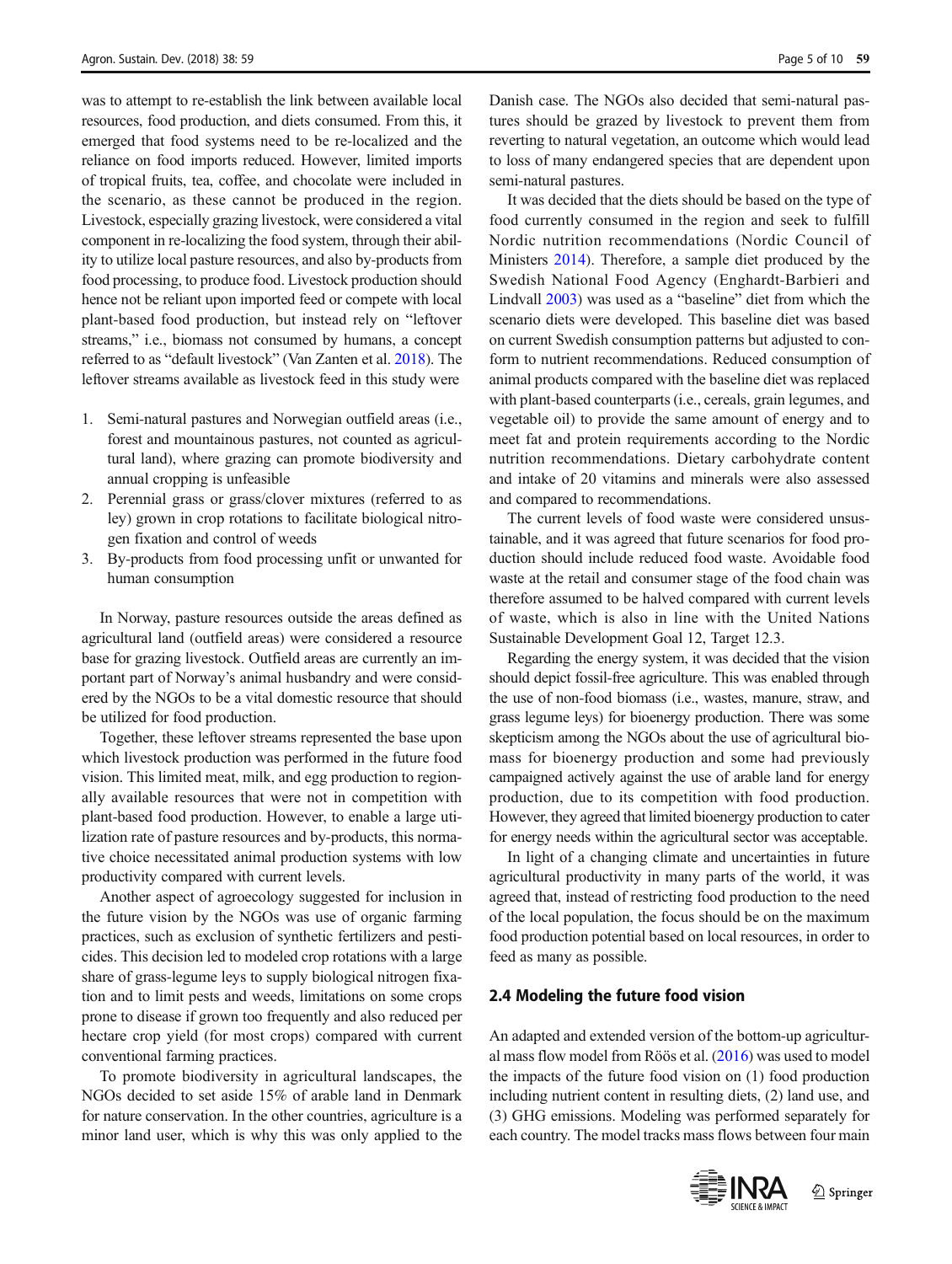subsystems (crop production, animal production, bioenergy production, and food processing and consumption) and includes 16 crop groups (e.g., cereals, rapeseed, cabbage, potatoes, ley, etc.), 5 animal species (dairy cattle, sheep, pigs, poultry, and aquaculture), and 32 different food items (e.g., cereals, vegetable oil, cabbage, cheese, fish, etc.). The nutrient content of the resulting diets was analyzed with the DietistNet software, using the Swedish National Food Agency's food database. The global warming potential (GWP) was calculated for the GHG methane, nitrous oxide, and carbon dioxide over a 100-year timeframe, according to the 5th IPCC assessment report (IPCC [2013\)](#page-9-0).

Emissions were assessed from cradle to farm gate, thus excluding emissions generated in post-harvest transport, processing, and storage. Changes in soil carbon stocks in arable soil were modeled using the Introductory Carbon Balance Model (ICBM, Andrén et al. [2004](#page-9-0)) for the Swedish case only due to data limitations and presented separately. Average carbon sequestration (or emission) rates were calculated over a 100-year timeframe. Agricultural energy expenditure was accounted for in the model, and biomass was allocated for bioenergy to provide for farm energy needs. Farmyard manure, food, and slaughterhouse wastes, together with straw and ley, were used as feedstocks, and the digestate was used as fertilizer. For a more detailed description of the model and impact assessment, please see Karlsson et al. [\(2017\)](#page-9-0).

The area needed to produce all plant-based food in the baseline diet and the bioenergy crops, feed crops, and additional food crops needed to replace reduced consumption of animal products was calculated using national statistics on crop yields. Since data were not available for organic production of all crop groups in all countries, conventional yields were used and the yield gap between conventional and organic farming was accounted for using literature values from de Ponti et al. [\(2012](#page-9-0)). Land use for imported food was calculated using global average yield levels according to FAOSTAT.

All crops (except greenhouse horticulture and apple orchards) were grown in crop rotations containing at least onethird grass-legume leys (i.e., ley grown for 2 years in a 6-year rotation), which is recommended for good nitrogen supply and for preventing agricultural pest problems (i.e., weeds, arthropods, and diseases). Ley yield data were taken from national statistics and adjusted for statistical bias using results from Swedish ley field experiments. Limitations in terms of harsh winters and short growing seasons in the northern parts of the Nordic countries and how often specific crops can be incorporated in the crop rotation to avoid build-up of pests were accounted for by limiting cultivation of rapeseed and grain legumes to the southern parts of the countries and restricting their cultivation frequency.

Food chain by-products unfit or unwanted for human consumption were used as animal feed. These were rapeseed cake from vegetable oil production, low-grade roots and potatoes,

<sup>2</sup> Springer



residue cereal bran, bakery wastes, spent grains from beer production, fiber and molasses from sugar production, and fishmeal from gutting and cleaning.

Livestock herd structures and allocation of feed resources (by-products, grass feed, and feed grains grown on arable land) were identified using a non-linear optimization algorithm described in Karlsson et al. [\(2017\)](#page-9-0). The model included five livestock systems: (1) low-yielding dairy systems relying on pasture resources to a large extent, (2) lamb production where lambs are reared on pastures during summer and slaughtered in the autumn, (3) organic pork production with access to pastures on arable land, (4) dual-purpose poultry producing eggs and also meat by rearing cockerels, and (5) land-based fish farming using Nile tilapia that can be reared on plant-based feed. For details, see Karlsson et al. ([2017](#page-9-0)).

#### 3 Results and discussion

# 3.1 Contribution of the Nordic countries to food security

The future food vision formulated has the potential to provide complete diets for an estimated 37.0 million people. The current population in the Nordic countries is 26.5 million and is expected to reach 28.4 million by 2030 (United Nations [2017\)](#page-9-0). However, the aggregated Nordic case masks large differences between the individual countries, e.g., in the Norwegian case, the future vision could only support the dietary requirements of some 51% of its projected 2030 population; in the Danish case, it could provide diets for a much larger population (262% of its projected 2030 population); and in the case of Sweden and Finland, it could provide 102 and 116%, respectively, of the projected 2030 population with the food they require. These differences arose directly from differences in available arable land and average crop yields in the four countries. Thus, our results indicate that a local food system at the national level is not feasible for all Nordic countries. However, via exchange of food between and within the different countries in the region, this would be possible.

#### 3.2 Scenario diets and nutrition

The weekly diets (Fig. [3\)](#page-6-0) were composed of 110–340 g of meat (including poultry), 70–190 g of eggs, 90–200 g of fish, 3100–3400 g of dairy products, 2000–2200 g of cereals, 120– 190 g of legumes, 260–390 g of vegetable oil, 1400 g of potatoes, 2400 g domestically grown vegetables, roots and fruits (partly in the form of beverages), and 680 g of imported fruits, tea, and coffee. Currently, a large amount of cereals and legumes grown in the Nordic regions is fed to animals, e.g., approximately 60% of Swedish grain is used as animal feed. The decision to limit livestock production to available leftover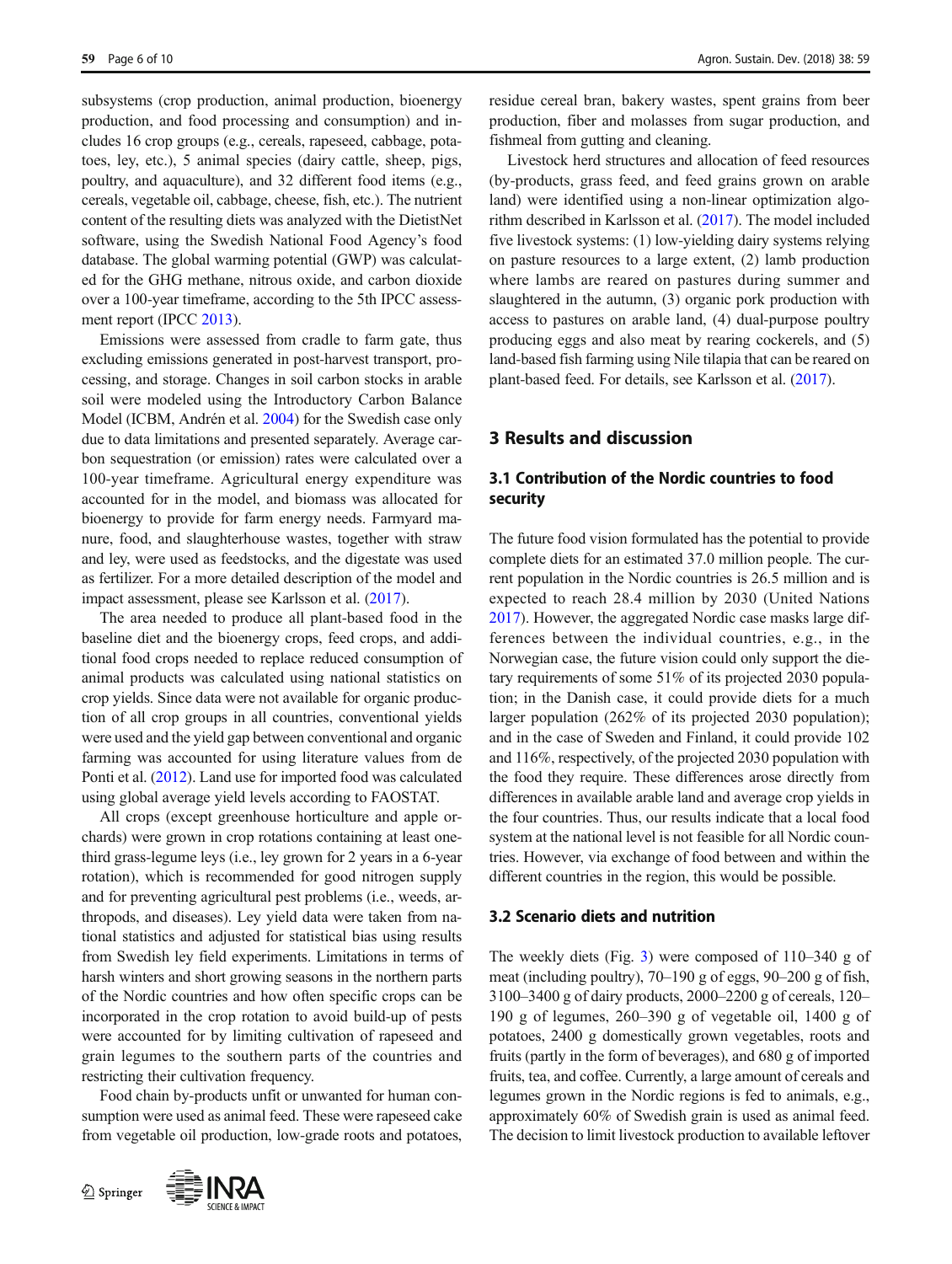<span id="page-6-0"></span>

Fig. 3 (Left and center) Yearly per-capita consumption of milk products, cereals, vegetables, legumes and roots (VLR), meat (incl. poultry), eggs, and fish in the future food vision diets (bars) and in current diets (circles). Solid lines represent the aggregated Nordic case for the scenario and

streams had dramatic impacts on meat supply. Compared with current levels, meat consumption decreased on average 81%, to weekly per-capita consumption of 150 g. The decrease was largest for non-ruminant meat  $(-97%)$ , while for ruminant meat, the reduction was "only" 44%. The scenario diets ended up well below the 500 g of red meat a week recommended by the World Cancer Research Fund (WCRF [2007](#page-9-0)). The high share of ruminant meat compared with non-ruminant meat remaining in the diets was a consequence of both the "default livestock" approach and the choice to base cropping on organic practices. Ruminants are better utilizers of leftover streams, especially ley, which was cultivated on large areas in the future food vision (Fig. 4) due to its importance in organic cropping systems, thus feeding more ruminant animals.

To replace dietary energy, protein, and fat following reduced consumption of animal products, additional cereals, grain legumes, and vegetable oil had to be cultivated and incorporated into diets. These replacement foods contained on average less protein and fat per unit energy, which resulted in carbohydrates constituting 61–63% of dietary energy (E%) in the scenario diets, exceeding the Nordic nutrition recommendation of 45–60 E% but staying within the range recommended by the WHO of 55–75 E% (Amine et al. [2003\)](#page-9-0). In our

dotted lines current average consumption in the Nordic countries. (Right) Share of beef, lamb, pork and poultry meat in the current case (CU) and future vision (FV) of total meat consumption

calculations, we did not include any processing of leguminous food prior to consumption, but processing could be performed to increase the protein and fat-to-energy ratio, addressing the high carbohydrate content in the scenario diets. The protein content (12–13  $E\%$ ) and total fat content (25–26  $E\%$ ) were both within the Nordic (10–20 E% protein and 25–40 E% fat) and WHO recommended range (10–15 E% protein and 15–30 E% fat). The scenario diets complied with recommendations on saturated fatty acids and dietary fiber, while current diets exceed the recommendation for saturated fat and provide insufficient amounts of fiber.

The scenario diets did not meet the Nordic nutrition recommendations for 6 of 20 micronutrients assessed. These were vitamins A and D, riboflavin, iodine, iron, and selenium. Of these, vitamin D, riboflavin, iron, and selenium (except in Finland) are also low in current diets. For folate, the scenario diets met the recommendations, while current diets are below recommendations. For both iodine and selenium (only in Finland), the recommendations are met in the current diets mainly through fortification, which is also a viable option for the food vision diets. For other nutrients such as vitamin A and iron, selection of foods within broader groups is important. For vitamin A, increased consumption of carrots and



Fig. 4 Share of arable land used for (from bottom to top): grass legume leys, cereal grains, rapeseed, grain legumes, and vegetables and other crops, including horticultural crops, roots, and apples. The left bars

show current (CU) land use according to national statistics and the right bars show land use in the future food vision (FV)

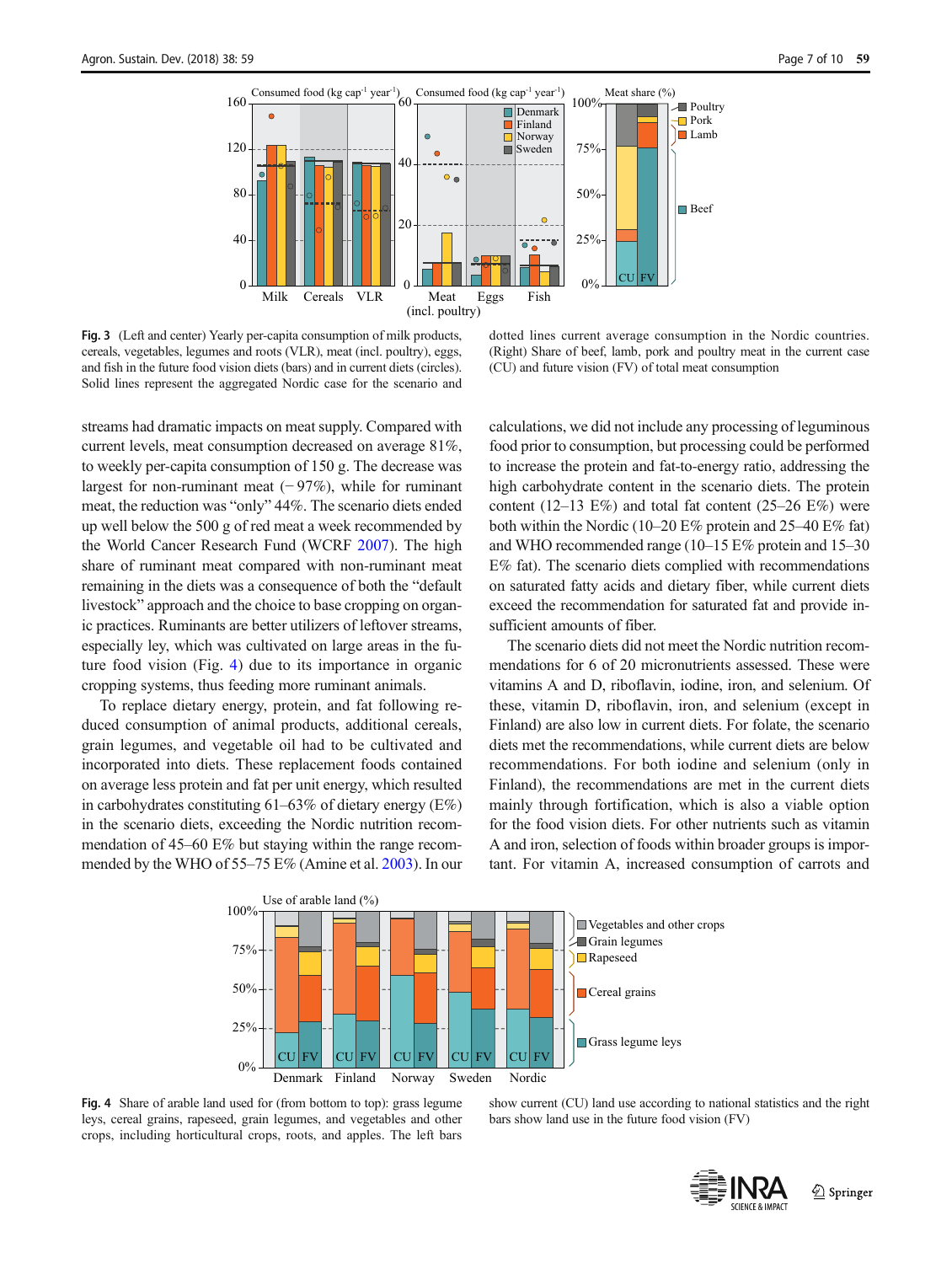other vegetables rich in carotene is an option, while for iron increasing, the fraction of whole grain cereals could improve nutrition. Vitamin D is mainly found in oily fish and (due to fortification) in milk and some plant-based milk alternatives, but intake is still inadequate for a large part of the population (Nordic Council of Ministers [2014\)](#page-9-0). In summary, the scenario diets were associated both with nutritional benefits and challenges that would need to be handled by, e.g., choice of products within broader food groups and fortification strategies for some critical nutrients.

#### 3.3 Land use and climate impact

For the Nordic countries on aggregate, a total of 0.21 ha of agricultural land was needed to produce a per-capita diet and an additional 0.01 ha was needed outside the Nordic countries to produce the imported foods. Semi-natural pastures made up 11% of the total agricultural area, and the rest, 0.19 ha, was arable land. The global land availability per capita in 2030 based on currently available agricultural land would be 0.57 ha of agricultural land, of which 0.19 ha would be arable (FAO [2017](#page-9-0)). Thus, if global arable land were to be shared equally, the scenario diets would be just on this threshold, while the total use of agricultural land would be well below the global per-capita availability.

The choice in this study to rely on local food systems and produce most foods within the region meant that agriculture in the Nordic countries had to diversify substantially, which is also consistent with previous findings on regional food self-sufficiency (Pradhan et al. [2014](#page-9-0)). Compared with the current use of arable land in the Nordic countries, cereal cultivation had to be drastically reduced  $(-46%)$  and cultivation of grain legumes (+ 242%), oilseed crops (+ 188%), fruit and vegetables (+ 258%), and potatoes (+ 134%) had to increase substantially.

A total of 34% of arable land in the future vision was used for livestock feed production and grazing, while 7% was used for bioenergy production and the rest to produce food for direct human consumption, of which 6% was used to grow supplementary plant-based foods (i.e., legume grains, cereals, and vegetable oil) to compensate for reduced consumption of animal products (Fig. [4\)](#page-6-0).

In total, 60 PJ of biogas was produced to provide electricity and heating for production buildings and propellant for agricultural machinery. Thirty-five percent was supplied from harvested leys and the rest from manure and slaughter house and food waste. Apart from the biogas, straw was burned to produce an additional 9.3 PJ of heat and 2.6 PJ diesel was used by the fishing fleet. The climate impact from field to farm gate was estimated to be  $0.48 \text{ tCO}_2$ e per diet and year, comprising mainly methane emissions from enteric fermentation and nitrous oxide emissions from soils (Fig. 5). To our knowledge, no previous study has assessed the climate impact of diets currently consumed in the Nordic region, but two studies have

2 Springer





Fig. 5 Estimated climate impact per diet and year of the future food vision for the different case countries and the Nordic region. Emissions are divided between (from bottom to top): Emissions outside the region, related to imported food; emissions directly from crop production; emissions related to livestock production and manure management; emissions from combustion of fossil and biofuels; and emissions from biogas production and storage of biogas digestate

estimated that the Swedish and Finnish diet cause emissions of 1.8 and 2.8 tCO<sub>2</sub>e, respectively, of which around 70% is attributable to agricultural activities (Röös et al. [2015;](#page-9-0) Virtanen et al. [2011](#page-9-0)). The climate impact can also be compared to emission pathways with a "likely" chance of keeping global temperatures below  $+1.5$  °C compared with pre-industrial levels, which require global anthropogenic GHG emissions to drop to around 27 GtCO<sub>2</sub>e year<sup>-1</sup> by 2030 (3.2 tCO<sub>2</sub>e  $cap^{-1}$  year<sup>-1</sup>), 6 GtCO2e yr.<sup>-1</sup> by 2050 (0.6 tCO<sub>2</sub>e  $cap^{-1}$  yr.<sup>-1</sup>) and reach zero or net negative emissions in the long term (Sanderson et al. [2016](#page-9-0)). The GHG emissions from the future Nordic diets corresponded to 11–15% of the 2030 per-capita emissions space and 58–78% of the 2050 emissions space. Considering that the food system currently accounts for some 29% of global emissions (Vermeulen et al. [2012](#page-9-0)), the scenarios can be considered in line with the near-term pathway (i.e., up until 2030), without increasing the food system's share of the emission space. However, later on in this century, greater reductions would be necessary, or other sectors would need to take more responsibility for greenhouse gas mitigation, allowing food systems to use a larger share of the available emission space in the future.

Changes in soil carbon stocks on arable land were modeled for the Swedish case and resulted in net emissions of  $0.06$  tCO<sub>2</sub>e per diet and year compared with a situation in which current land use continues. The modeled soil carbon losses followed mainly from lower yields and reductions in ley cultivation. Adoption of organic farming practices has previously been associated with increased soil carbon stocks (Gattinger et al. [2012\)](#page-9-0) while our results suggest the opposite. One explanation for this could be that it is already common to include grass and legume leys in crop rotations in Swedish agriculture, and thus the organic crop rotations assumed in this study did not involve increased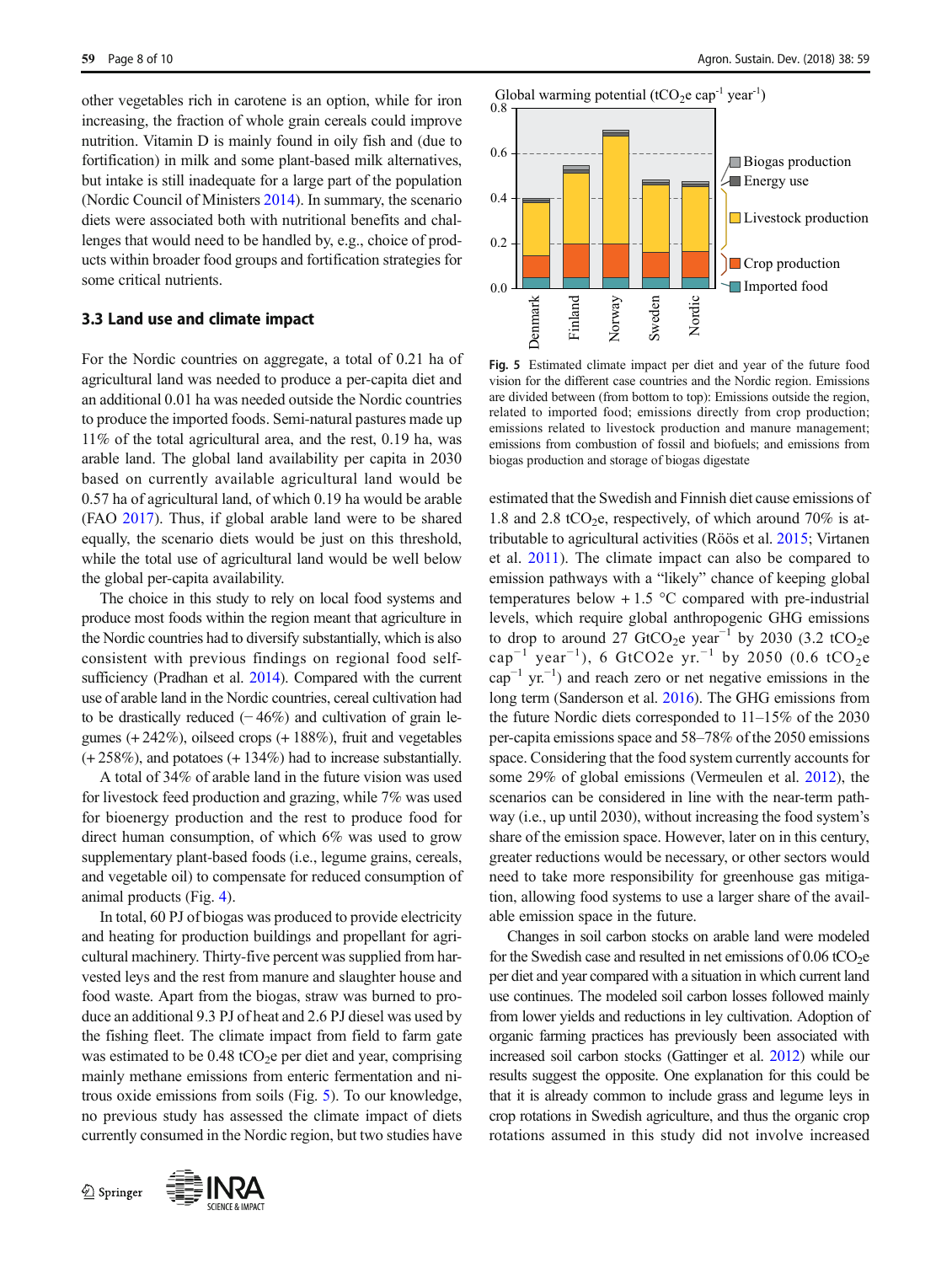cultivation of leys, while modeled yields were lower, resulting in a reduced carbon input compared with the current situation.

# 3.4 Key normative decisions and their impacts on results

The three most important normative choices that determined the outcome in terms of the number of people that could be fed, the food in diets, the land use, and the climate impact were (i) basing production on organic farming and agro-ecological principles, (ii) limiting livestock production to feeds based on leftover streams, and (iii) relying on local food systems. Producing all food in an organic system would most likely lead to lower perhectare crop yields compared with conventional farming, but this was compensated for by reduced cultivation of feed grains in the future food vision, enabling a large food output. To account for reduced yields, we used data on observed yield gaps for different crop groups in field trials comparing organic and conventional practices. Observed organic yields were on average 20% (de Ponti et al. [2012](#page-9-0)) lower than conventional yields at field level. However, it is not certain that these yields would be achieved at the food system level, which would affect both the total food output and food composition in the future food vision.

In the future food vision, animals were an integral part of the farming system, utilizing the grass from leys and biomass from outfield areas to produce highly valued food (milk and meat) but inevitably also emitting GHGs. Another food future could have been to promote a completely plant-based diet. Vegan diets have been shown to have the lowest climate impact (Hallström et al. [2015\)](#page-9-0), which would have decreased GHG emissions even further, but possibly slightly increased land use (Van Zanten et al. [2018](#page-9-0)). However, due to the agroecological approach chosen by the stakeholders, a totally plant-based vision was not seen as a viable alternative. Yet another approach could have been to model a more moderate reduction in meat consumption, referring to what might be considered a more "realistic" goal in terms of dietary change (e.g., a reduction in meat consumption of 50% following an international contraction and convergence strategy, as suggested by McMichael et al. [\(2007\)](#page-9-0)) and a strong reduction in ruminants (to cut methane emissions) in favor of more efficient fish and poultry production. However, while such an approach would have been in line with the aim of the NGOs to reduce GHG emissions drastically, fish and poultry would not have been able to utilize biomass from the leys.

Another important decision that affected the results was feeding as many people as possible using agricultural land in the Nordic countries. An alternative could have been to divide the amount of produce by the projected Nordic population in 2030, which would have yielded diets with higher amounts of animal products, higher land use, and higher GHG emissions per capita. The decision to share the Nordic agricultural production over more people was taken by the NGOs based on the moral responsibility of the Nordic region to supply as much food as possible, as this region is one of few that will potentially experience more favorable growing conditions due to climate change.

The results also depend on the assumed decrease in food waste of 50% from current levels. If such a decrease could not be achieved, the number of people that could be fed in the future vision would decrease. It was decided to use ley mainly for animal feed and only to a limited extent for bioenergy production. Allocating more ley to bioenergy production would have led to fewer ruminants and diets with lower GHG emissions and also enable substitution of fossil fuels in other sectors, but would also lead to diets with even less animal products and with higher land requirements, thus feeding fewer from Nordic agriculture. Furthermore, bio-refinement, i.e., extracting macro- or micronutrients to produce human food directly, may become a viable option for many of the resources considered as leftovers here, thus bypassing the need for livestock. However, it was decided here that the future food vision diet should be based on foods currently consumed in the region.

# 4 Conclusions

This is the first paper to describe a process in which researchers in agronomy, animal science, nutrition, and systems analysis and stakeholders with a desire to promote more sustainable food consumption and production in the Nordic countries worked together in an iterative manner to sketch out, model, and evaluate a future food vision for Sweden, Norway, Denmark, and Finland. This future food vision, based on organic local food production and designed to avoid food-feed competition, involves a drastic reduction in meat consumption, greatly diversified agriculture, land use that can be considered "fair" from a global perspective, and a climate impact in line with emission pathways compatible with the Paris agreement. The study provides important insights into both the process of designing food futures with stakeholder engagement and the outcomes in terms of food production and environmental impacts of unavoidable normative decisions taken when designing the food vision. Implementation of such a vision requires strong support and collaboration on several societal levels, including changes in agricultural practices, food processing, policies, and consumer behavior, aspects that were not investigated here but are important areas for future research and investigation.

Funding This study was funded by the Department of Energy and Technology, Swedish University of Agricultural Sciences and the Nordic Council of Ministers.

#### Compliance with ethical standards

Conflict of interest The authors declare that they have no conflict of interest.